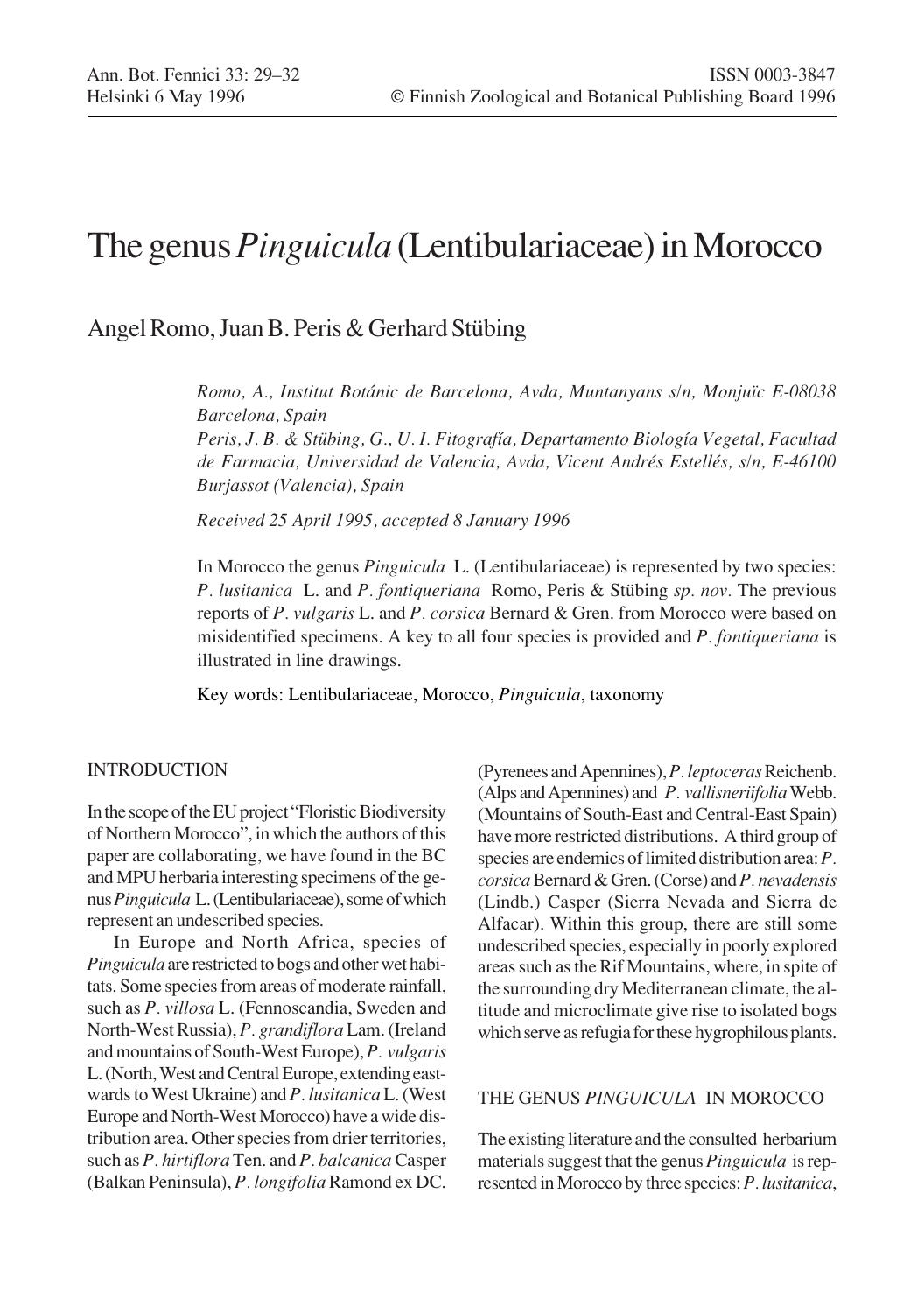

Fig. 1. Pinguicula fontiqueriana Romo, Peris & Stübing. — a: Habit. — b: Flower. — c: Corolla gorge hairs. d: Immature capsule. — e: Mature capsule. — f: Seed. — g1–g3: Variability in the shape and size of corolla and calyx. — a–f drawn from holotype (BC 136365), g1 from isotype (MPU), g2 from Maire s. n. (Jbel Tidighine, MPU), g3 from Font Quer s. n. (Jbel Lerz)

#### *P. vulgaris* and *P. corsica*.

*Pinguicula lusitanica* presents no problems, because it is a taxon with a wide distribution area. Jahandiez and Maire (1934: 700) and Dahlgren and Larsen (1972: 460) cited it from several localities in Morocco (Jbel Kebir, Jbel Dahar Zhirou, Jbel Zem-Zem, Jbel Sidi Habib and Jbel Bou Hassim). It is a plant of bogs and wet heaths of the more Atlantic part of the Rif mountains.

However, there is some confusion with the other two species. Casper (1962: 116) reports that only *Pinguicula vulgaris* is found in Morocco and he included in this species the plants considered by other authors to be *P. corsica* (Font Quer 1930, Sennen &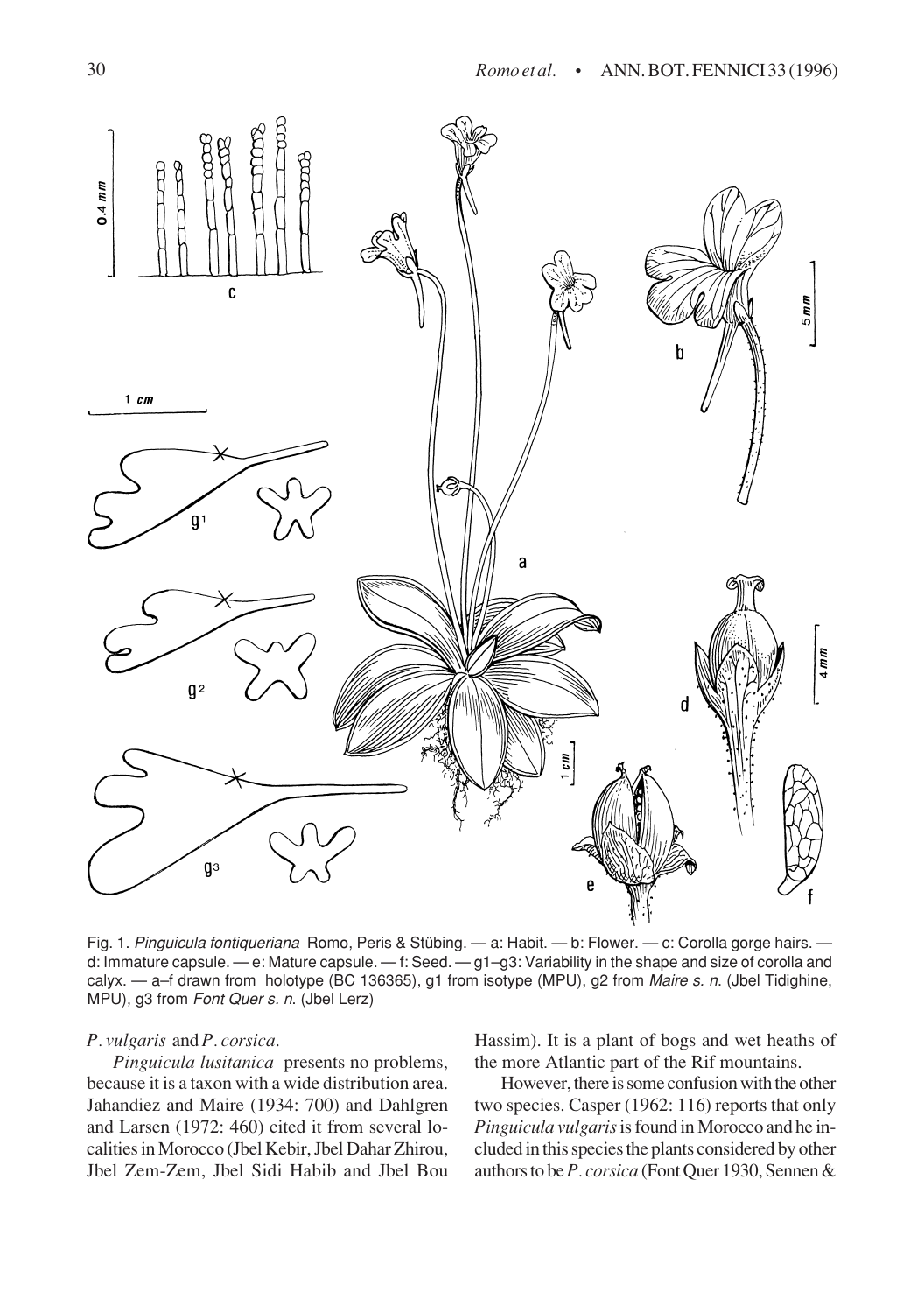Mauricio 1933). The latter species is now considered endemic to Corsica (Guinochet & Vilmorin 1975, Pignatti 1982, Jeanmonod 1989).

The material collected by Font Quer and Maire in the central Rif and referred by some botanists to *Pinguicula corsica* must be studied carefully, because it cannot be considered either *P. corsica* or *P. vulgaris* (Casper 1962). It seems useful to retrace, using the existing herbarium folders, the different taxonomic treatments given to this *Pinguicula* material. The material was first collected by Font Quer in 1927 in Jbel Lers. Later, on June 4, 1929, Font Quer again collected similar plants from Jbel Tidighine, and on the 14th of the same month and year, Maire collected further material from the same locality. The same day Font Quer collected specimens from Beni Seddat.

On the basis of his collections, Font Quer (1928: 76) reported the existence of *Pinguicula vulgaris* in Morocco. Later (Font Quer 1930), in his "Iter Maroccanum", he distributed folders numbered 416, under the name *P. corsica* Bernard & Gren. After this, Maire (1931a: 59, 1931b: 17) examined this material and cited for the first time *P. vulgaris* in the Magreb, without reference to the previous work by Font Quer (1930). Two years later, Sennen and Mauricio (1933: 986) followed the criteria of Font Quer, and on the basis of the material collected by Font Quer in Aguersif (Beni Seddat) reported the presence of *P. corsica* in the central Rif.

We are convinced that these specimens, previously interpreted in the various ways just discussed, represent a hitherto undescribed species, which we name *Pinguicula fontiqueriana*.Thus the genus *Pinguicula* is represented in Morocco by two species: *P. lusitanica* and *P. fontiqueriana*, and the presence of *P. vulgaris* and *P. corsica* can be ruled out.

*Pinguicola fontiqueriana* Romo, Peris & Stübing *sp. nov.* (Fig. 1)

Herbae humiles pingues mucosae nitidae, acaules. Foliis  $(5-10)$ ,  $20-40 \times 10-16$  mm, omnibus basilaribus rosulatis, integris, ovatis ellipticisve margine involuto. Scapis nudis unifloris et glandularibus in vicinia calycis. Calicys lobi ovati, obtusi,  $2.5 - 3 \times 1.4 - 1.6$  mm. Corolla bilabiata, vivide caerulea (12)–18–26 mm, labio superiore bilobo, inferiore longiore et multo latiore trilobo; labiis eius angulum 35–40˚efformantibus, abrupte in calcar cylindricum  $4-7-(9) \times 0.5-0.9-(1.1)$  mmtertium eius longitudinis aequans aut superans-angustata; lobis eius lateralibus et inferiore maioribus quam superiore. Capsula 3–4 mm, subspherica.

Dedicata Dr. Pius Font i Quer.

Type: Morocco. "In muscosis irrigatis pr. Aguersif (Beni Seddat) in 1 850 m altitudinem", 14.VI.1929, *Pius Font Quer s*. *n.* (holotype BC 136365; isotype MPU!).

Small herbaceous shiny viscid plant. Leaves  $(5-10)$ ,  $20-40 \times 10-16$  mm, in a basal rosette, entire, ovate elliptical with involute margins. Pedicels naked with solitary flowers and glandular at the proximity of the calyx. Calyx lobes ovate, obtuse,  $2.5-3 \times 1.4-1.6$  mm; lower lip of calyx divided nearly to base, lobes divergent. Corolla 2-

|                    | P. fontiqueriana          | P. corsica                  | P. vulgaris              |
|--------------------|---------------------------|-----------------------------|--------------------------|
| <b>Biotype</b>     | hemicryptophyte           | hemicryptophyte             | hemicryptophyte          |
| Leaf number        | $5 - 10$                  | $5 - 9$                     | $5 - 11$                 |
| Calyx              |                           |                             |                          |
| lower lip          | divided nearly to base    | divided nearly to base      | divided halfway to base  |
| lobes              | divergent                 | divergent                   | not divergent            |
| Corolla            |                           |                             |                          |
| length             | $16 - 25$ mm              | $16 - 25(-30)$ mm           | $15 - 22(-30)$ mm        |
| spur tube          | $4 - 6 \times 0.5 - 1$ mm | $4 - 9 \times 0.5 - 0.9$ mm | $3-6(10) \times 11.3$ mm |
| gorge hairs        | $< 0.5$ mm                | $0.5 - 1$ mm                | $> 0.6$ mm               |
| lobes of lower lip | not overlapping           | overlapping                 | not overlapping          |
| Capsule            | $3-4$ mm                  | $3-5$ mm                    | $> 4$ mm                 |

Table 1. Comparison between Pinguicula fontiqueriana Romo, Peris & Stübing, P. corsica Bernard & Gren. and P. vulgaris L.